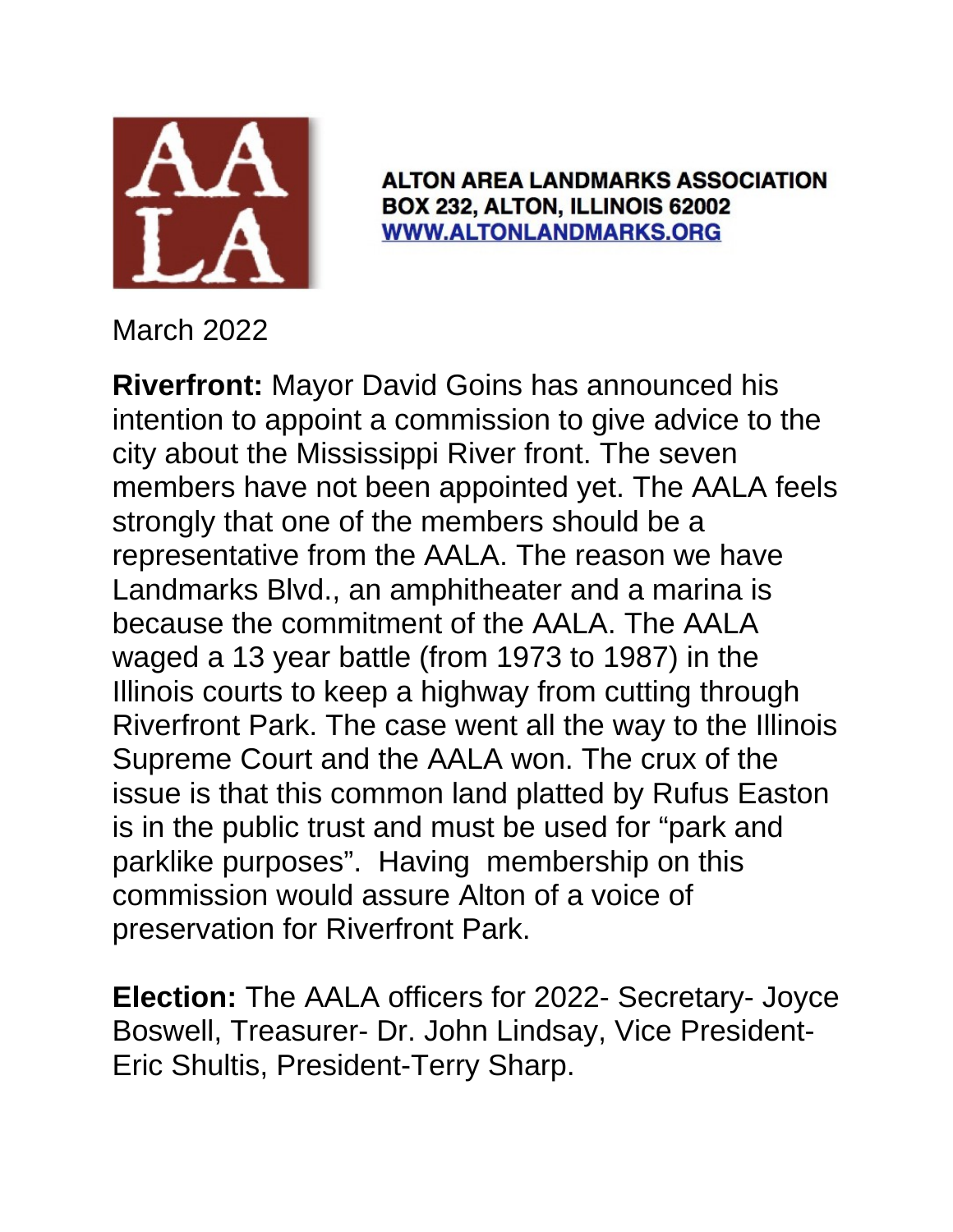**Thank you:** Florence Loy passed away. A long time supporter of the AALA, she was a faithful hostess at our Historic House Tours. Our thoughts and prayers are with the Loy family.

**For Sale:** For sale by owner is 522 William Street. Call 465-0121 for information.

**DANGER**- The Koenig House (829 East Fourth St.) is in need of immediate repairs. We hope the Alton Museum, which owns it, can attend to it before it gets any worse. It is used as a place to store Museum items. The Museum is facing fines for code ordinance violations. The Wilhelm House (314 Oak) behind the Koenig, also owned by the Museum, has been condemned by the city. The Museum board has a responsibility to maintain their buildings.

**Windows:** The AALA has long advocated for owners of historic homes to maintain their original wood windows. One resource for wood window sash replacement is St. Louis Sash Corporation. For more information go to stlsash.com.

**House Tour 2021:** The 49th AALA House Tour is available to the public for free. "Then & Now" is a free download from our website. Paper versions of the tour are at the downtown Visitors Center at Piasa and West Broadway. The tour features historic pictures of buildings still standing in Alton. The tour is a drive-by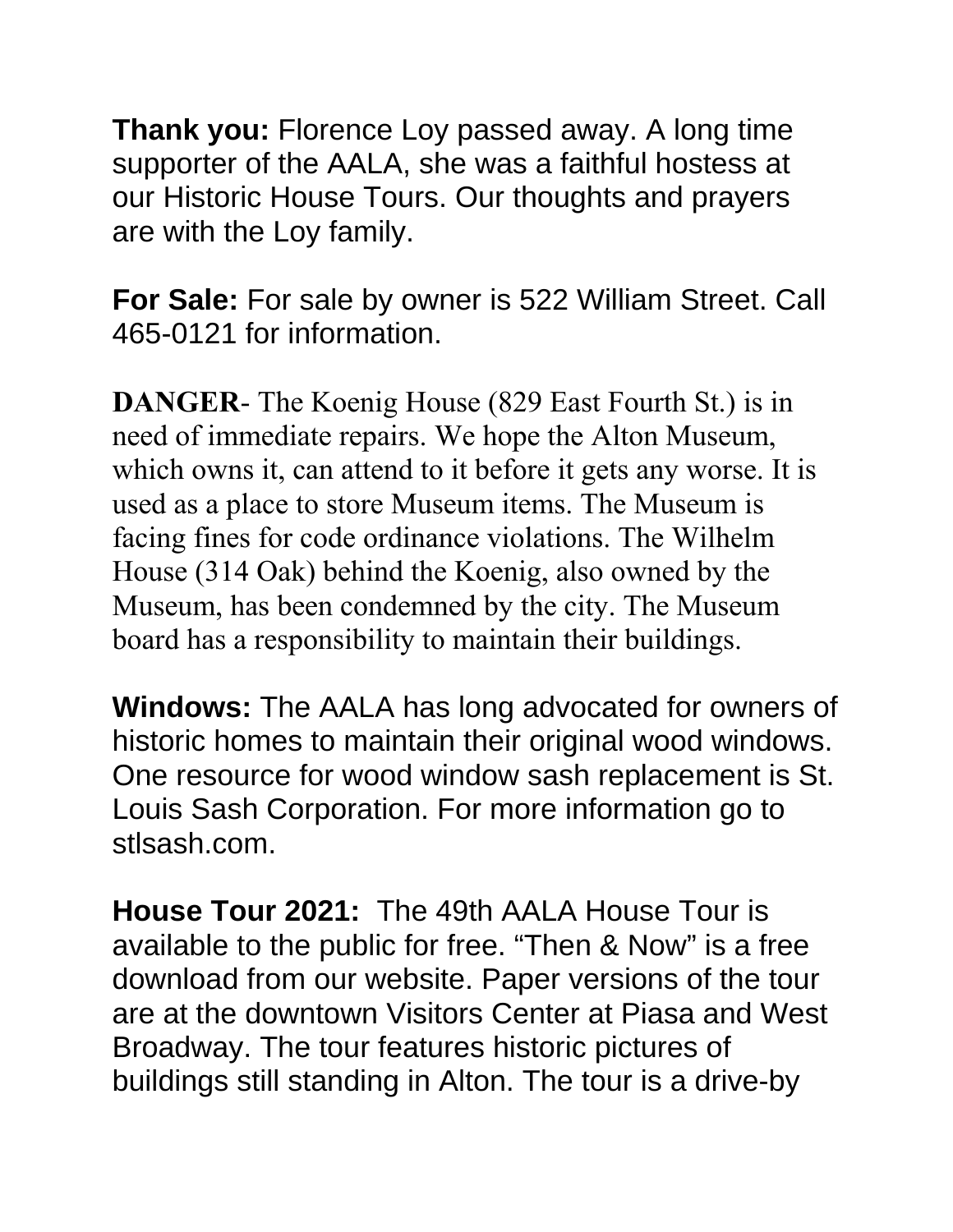only tour. Except for the buildings which are ordinarily open to the public, you can not go into the buildings. Please consider a donation to the AALA for this free tour. Remember last year's drive-by tour is still available on our website for free, also. That tour is of Sears and other manufacturer's kit houses in Alton.

**Renovation:** Work is being done at the Wise-Olin House at 1128 State Street. It is always good to see a filled dumpster. Another very old building is being renovated in our downtown. Known as the "Railroad Hotel" at 102 West Seventh Street, it has a sign outside for a hair salon.

**Donations**: Donations or dues can be mailed to the AALA, Box 232, Alton, IL 62002 or made through our website. Individual dues are \$15.00 a year. Family membership is \$25.00 a year. Contributions are tax deductible. Help us be a strong voice in preserving historic Alton. Thank you for your support. And remember to contribute to the other local organizations that enrich your life.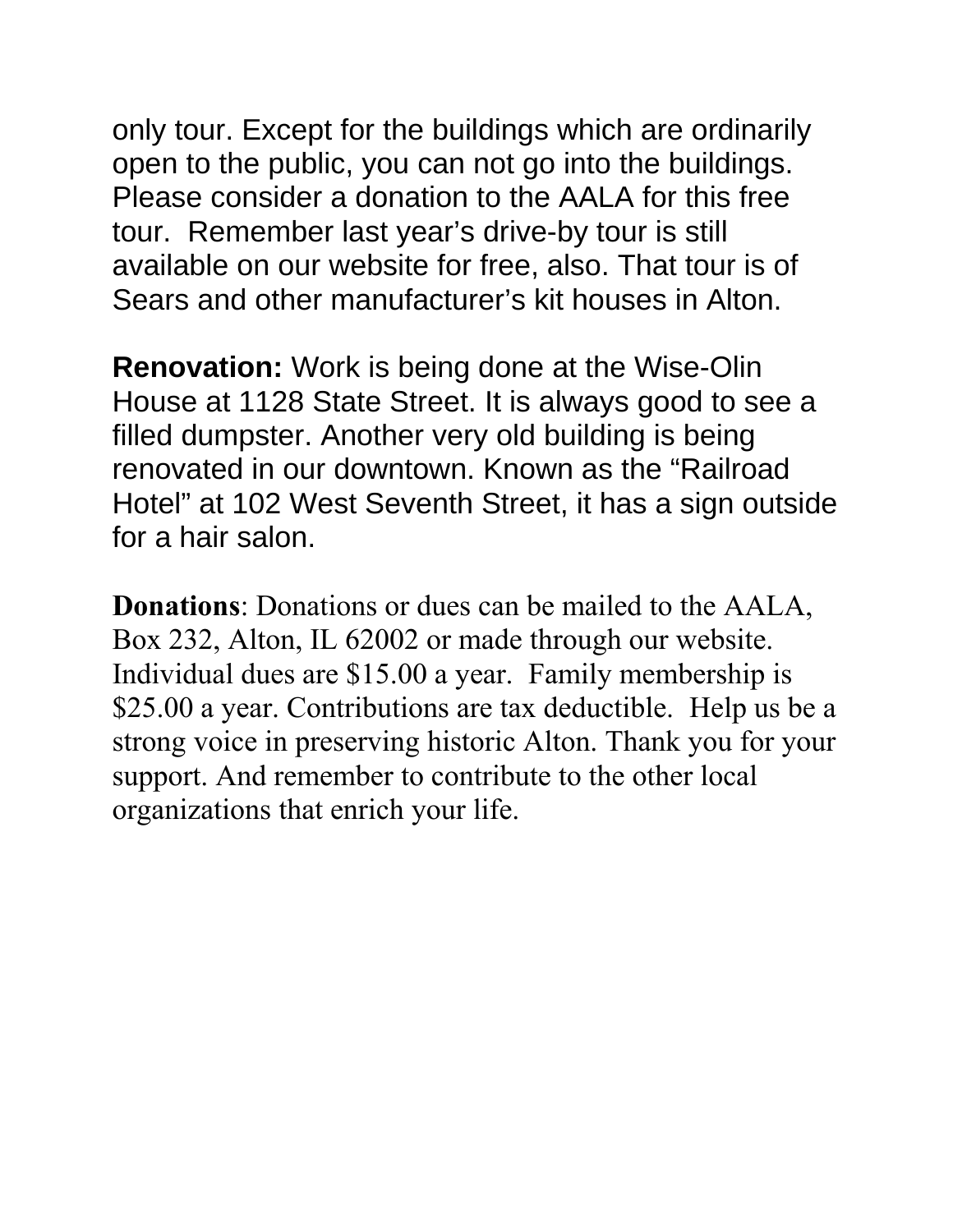**Lucas Row:** The stretch of buildings at the corner of East Broadway and Henry Streets has a new name. Lucas Row, 601-613 East Broadway, is named after their architect, Lucas Pfeiffenberger. Pfeiffenberger (1834-1918) not only designed many Alton buildings, homes and churches, but was also mayor and chief of Alton's volunteer fire department.

**Downtown:** Good news! The nomination for the Broadway corridor to become a National Register of Historic Places historic district (actually an addition to the Middletown Historic District) has been approved by the Department of the Interior. The nomination was approved by the Illinois Historic Preservation Agency on October 29, 2021. Karen Bode Baxter who wrote the nomination deserves much of the credit. The nomination is available to the public. Even if you think you know all the history of Alton, it is fascinating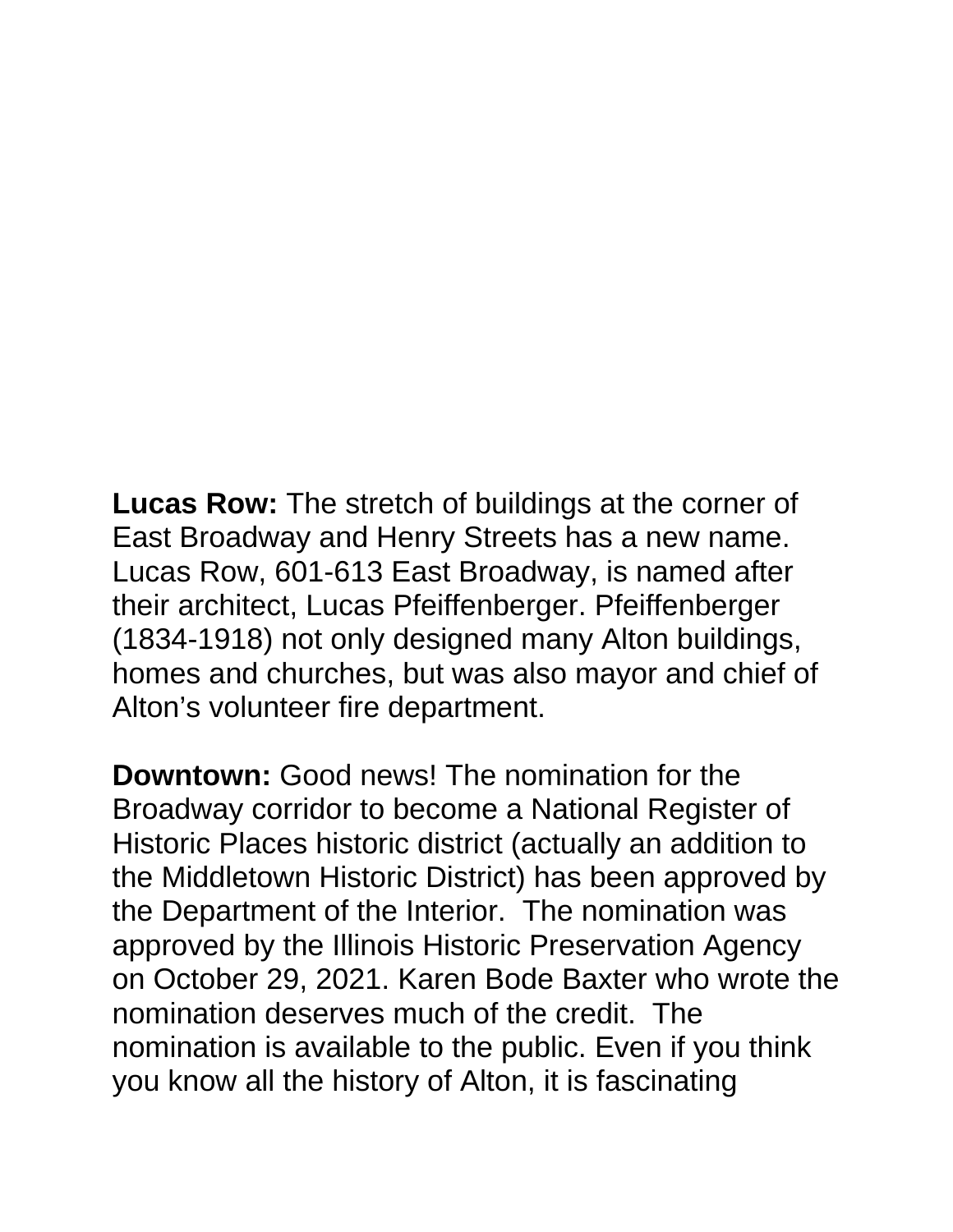reading. The greatest advantage for downtown building owners is that they will be eligible for historic tax credits for renovations they do to their buildings. This could mean a big boost for our downtown area.

**Pay Pal:** We now have PayPal on our website. If you wish to pay your dues or make a donation to the AALA, you can do it with a credit card through Pay Pal rather than mailing a check. Click on "Donations" or "membership"on www.altonlandmarks.org and follow the instructions. Thank you.

**Sidewalks:** Consider adopting a brick sidewalk to clean off. Our brick streets and sidewalks give Alton its character. Too many of our brick sidewalks are covered with grass. If they are cleaned off, people will use them and they will remain clean. Any bushes and shrubs should be cleared off sidewalks for safety. Lots of people are walking for exercise and fun. They deserve clean sidewalks.

**William Street**: The first two blocks of William Street have been repaired and rebricked. Now that leaves the remaining three blocks to be fixed. New gas lines are being installed on William Street now. After that perhaps the rest of William Street can be completed.

**WINDOWS**: Nothing changes the character of historic homes like replacement windows. Please consider repairing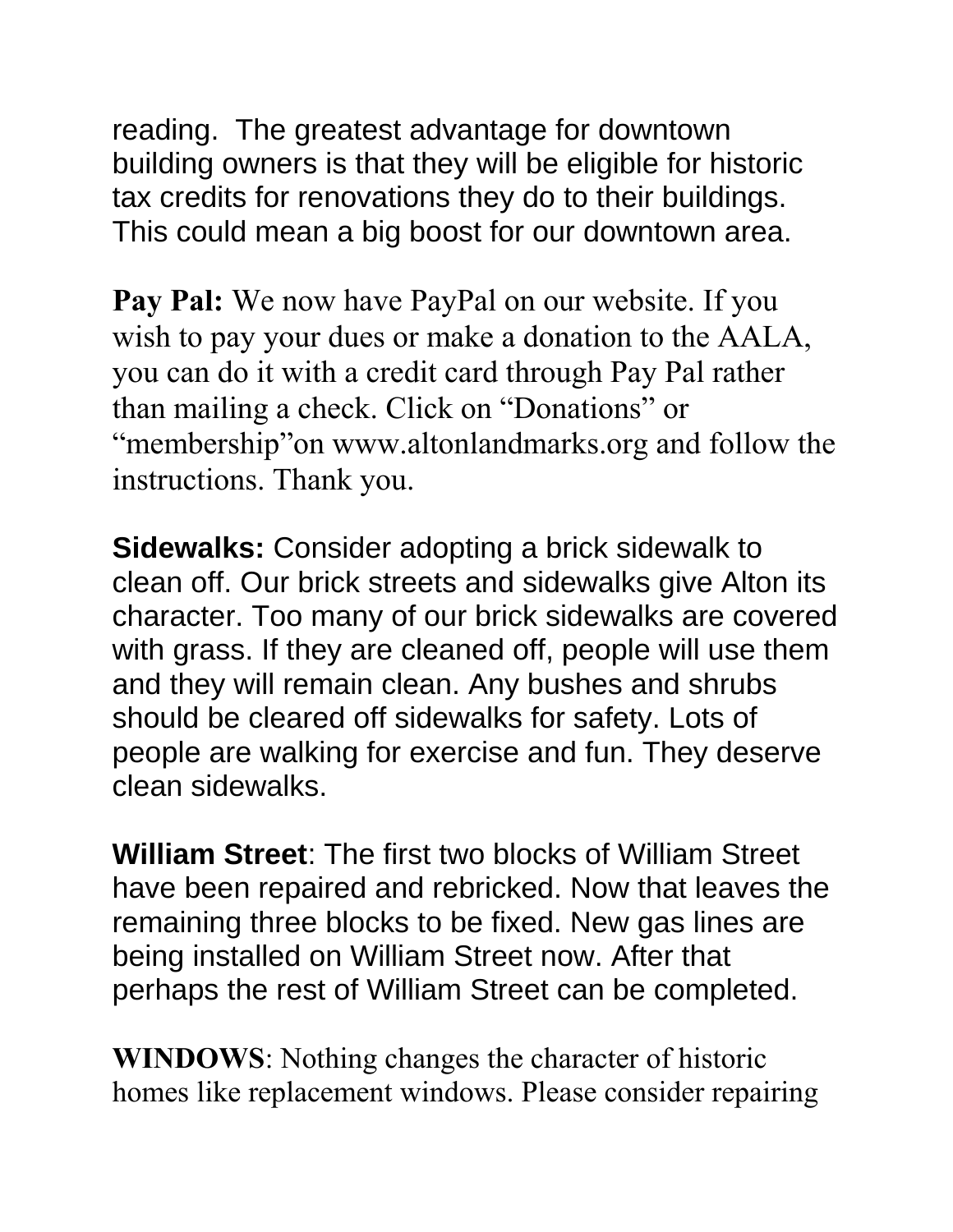your original windows before you forever change the visual appeal of your historic home.

**REVITALIZED:** Local attorney John Simmons and his wife Jayne have announced their plans to invest \$75 million to the revitalization to downtown Alton. Mr. Simmons has been acquiring buildings in Alton. His plan divides the downtown into three districts: the Grand Entertainment District, the Broadway Makers District and the Jacoby Arts District. This could be an exciting rebirth for our area.

**Accepted:** The Abbott Machine Company building, formerly the Alton Gas & Electric Power House on the Great River Road, has been accepted to be on the National Register of Historic Places. The building, at 700 West Broadway, was built in 1913. Other than the Union Brewery at 1421 Pearl Street, this is Alton's first industrial building to be on the Register. The AALA is trying to offer a tour of the building in the near future.

**Gift:** The Tinner's Anvil at 211 Langdon is selling pieces of terra cotta for the AALA. They are perfect for backyard gardens. The AALA gets a commission for each piece sold.

**Did you know?:** A towboat with the maximum length of barges (five) is longer than the Titanic. 1000 feet plus vs. 889 feet.

Hayner Library: The AALA has bought three file cabinets for the growing Alton House History Repository. Stored at the Genealogy and Local History Library at 401State Street, the Repository began with 300 house histories written for past AALA Historic